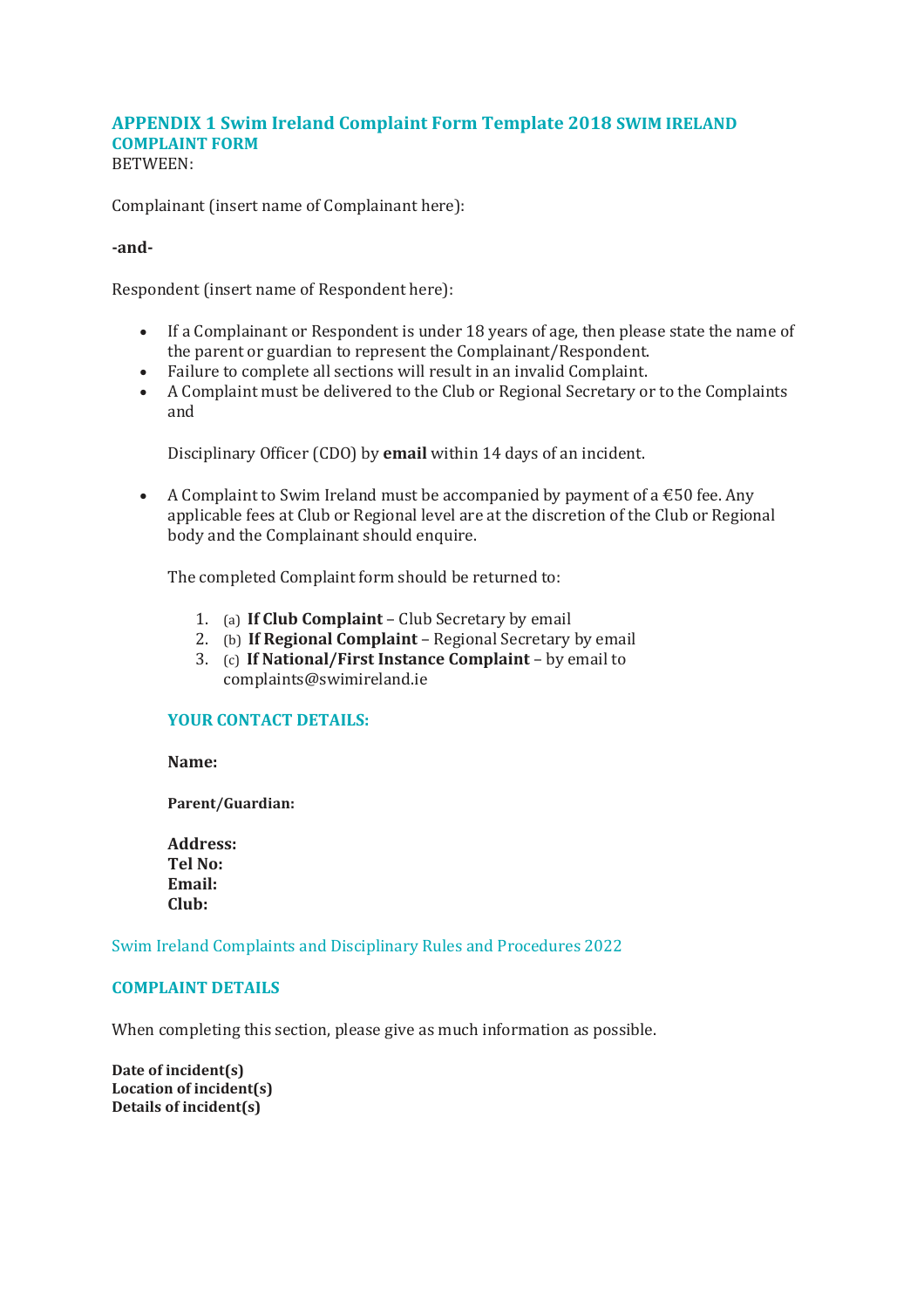**Name of other party/ies** 

**Club of other party/ies** 

**Name of Witness/es** 

**Club of Witness/es**

# **DESCRIPTION OF COMPLAINT**

**You must specify the exact nature of your complaint(s):** 

**Description of Offence:** 

**(You must identify one or more Offences in Part B of the Swim Ireland Complaints and Disciplinary Rules that you allege has/have been breached). Where the offence is a breach of a code of conduct, you must specify which area/s or relevant code of conduct specifically that you allege have been breached.** 

Swim Ireland Complaints and Disciplinary Rules and Procedures 2022

## **SUPPORTING DOCUMENTATION**

**If you are supplying supporting documentation, please set out a description of each document relied on here:** 

Document **A** 

Document **B** 

Document **C** 

Document **D** 

## **AGREEMENT TO MEDIATE**

**I HEREBY AGREE TO PARTICIPATE IN THE MEDIATION OF THIS DISPUTE IF THE CDC or CDO DEEMS IT APPROPRIATE THAT THIS COMPLAINT BE MEDIATED. PLEASE NOTE THAT THIS IS THE PREFERRED OPTION UNDER THE SWIM IRELAND COMPLAINTS AND DISCIPLINARY RULES AND PROCEDURES.** 

**Signed: Name in block:** 

**Date:** 

**The Complaints and Disciplinary Bodies shall keep all information disclosed to them confidential and no disclosure of any detail shall be made to any third party unless in the**